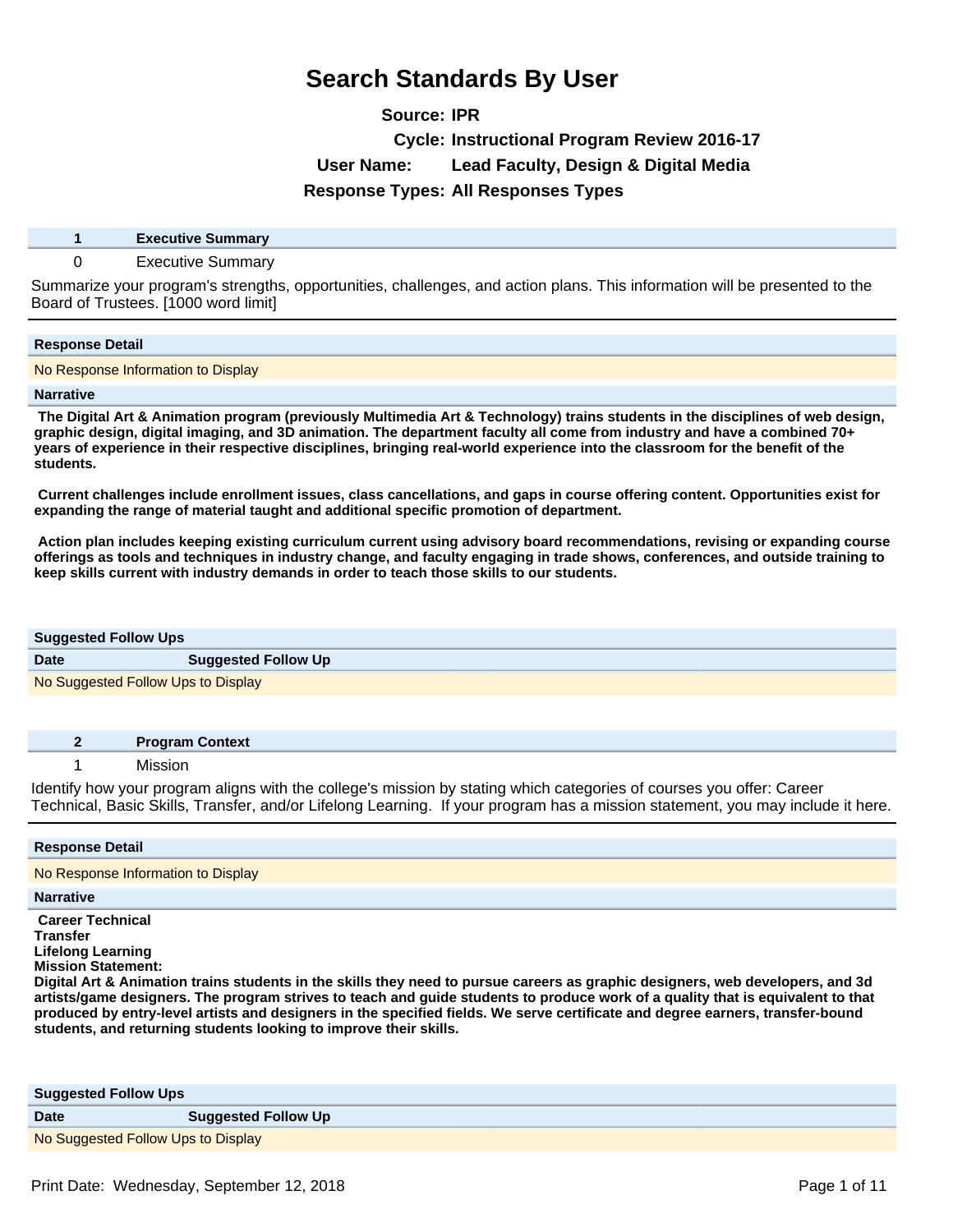**Source: IPR Cycle: Instructional Program Review 2016-17 User Name: Lead Faculty, Design & Digital Media Response Types: All Responses Types**

# 2 Articulation

Are there changes in curriculum or degree requirements at high schools or 4-year institutions that may impact your program? If so, describe the changes and your efforts to accommodate them. If no changes have occurred, please write "no known changes".

#### **Response Detail**

No Response Information to Display

#### **Narrative**

 **We are actively working with our feeder high schools to align curriculum between our campuses in order to create a pathway**  from the SUHD schools to Cañada. Discussions are ongoing as time permits. Expected changes are students will arrive at Cañada already having completed introductory level courses in our discipline and will be ready to move on to the advanced **courses, leading to faster certificate/degree completion and/or transfer to four-year institutions.**

**As four-year institutions develop new curricular standards, we incorporate any necessary changes into our curriculum development. For example, certain UCs are creating standards for Digital Art classes which will be incorporated into our curriculum once they are finished deciding what those standards are.** 

### **Suggested Follow Ups**

**Date Suggested Follow Up** No Suggested Follow Ups to Display

# 3 Community and Labor Needs

Are there changes in community needs, employment needs, technology, licensing, or accreditation that may affect your program?. If so, describe these changes and your efforts to accommodate them. If no changes have occurred, please write "no known changes". CTE programs: identify the dates of your most recent advisory group meeting and describe your advisory group?s recommendations for your program.

| <b>Response Detail</b>             |  |
|------------------------------------|--|
| No Response Information to Display |  |

#### **Narrative**

**I. Employment needs: Increased demand in user interface/user experience positions necessitated adding a UI/UX class to the curriculum (applies to all sub-disciplines in the department) and requires constant slight adjustments to align with the fastchanging field. Ongoing demand for animation/game artists continues to fuel enrollment for the video game design program. Demand for front-end web developers has weakened somewhat, requiring us to gear up for curriculum changes in the next cycle (fall 2017), including aligning more closely with CSM's web design offerings.**

 **II. Technology Needs: It is vitally important that our labs and classrooms have appropriate and relatively new computers and software so as to keep our students up-to-date in these current technologies.**

**III. Licensing: Maya is now free; Creative Cloud causes licensing problems because they don't seem to have a set institutional licensing program.**

 **Advisory board meetings happen in late November/early December for the Fall semester, and late April/early May for the Spring semester.** 

**Suggested Follow Ups**

| <b>Date</b>                        | <b>Suggested Follow Up</b> |
|------------------------------------|----------------------------|
| No Suggested Follow Ups to Display |                            |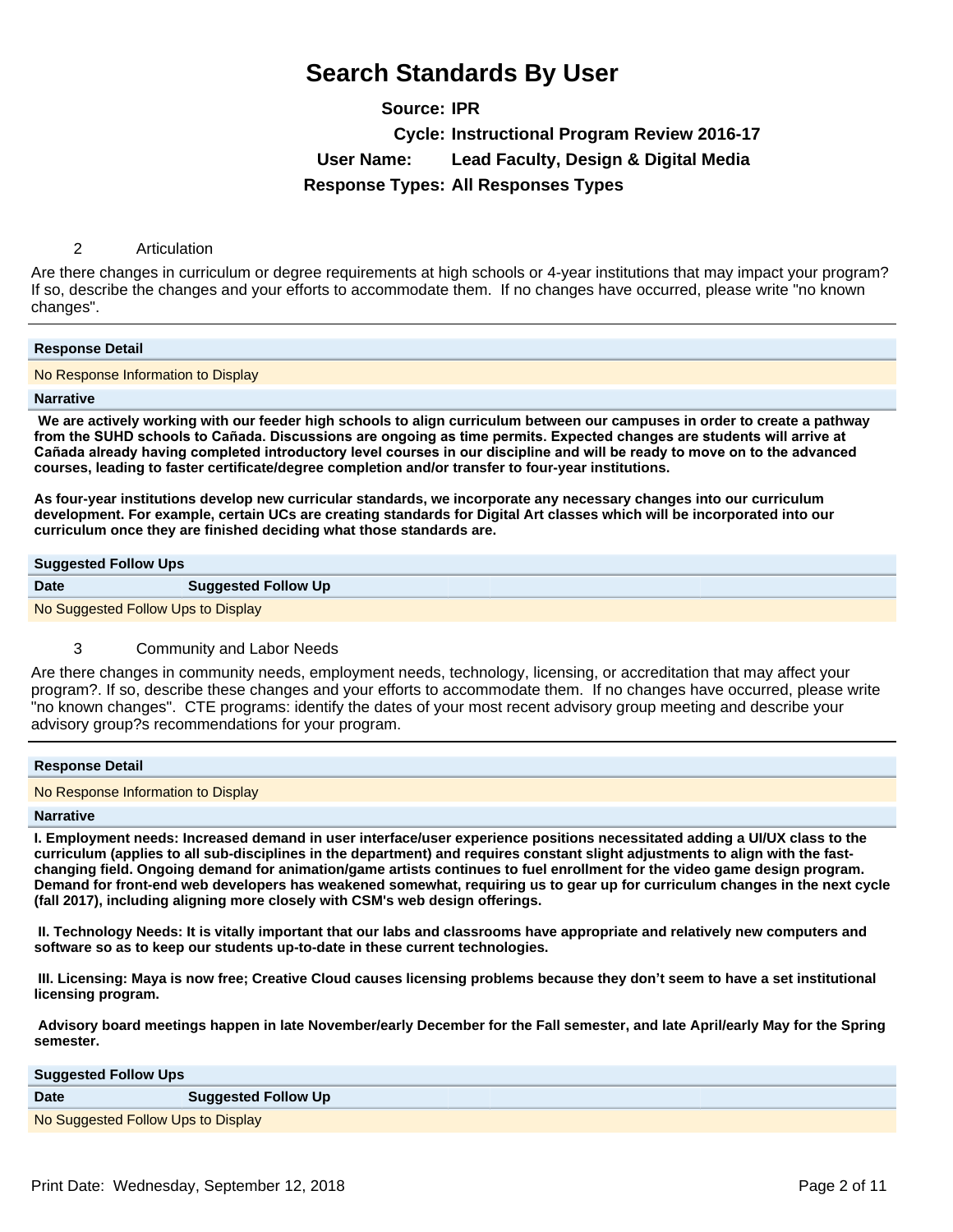**Source: IPR Cycle: Instructional Program Review 2016-17 User Name: Lead Faculty, Design & Digital Media Response Types: All Responses Types**

| <b>Looking Back</b> |
|---------------------|
|                     |

# 4 Curricular Changes

List any significant changes that have occurred over the prior two years in your program's curricular offerings, scheduling, or mode of delivery. Explain the rationale for these changes.

### **Response Detail**

No Response Information to Display

### **Narrative**

 **Courses in entire program under review and revision constantly by faculty. Some courses restructured and resent to curriculum committee. New courses being developed and offered to answer changing needs of industry and growth of department. After adding a new UI/UX class (now in its third offering), as well as the transition of the Drawing for Animation class (MART416) from the art department to the Multimedia department, we created an entirely new Coding for Designers and Artists class (MART385) that will help prepare students for the more technical jobs in the current economy. We also transformed an old color management for printing class into a much more relevant Color Management and Theory (MART366) which includes both basic color theory and a uniquely digital approach.**

 **Curriculum as a whole is constantly reviewed for relevance to employer needs and current industry practice, with additions and changes made to course descriptions and content as recommended by advisory board. A district-wide focus group convened in Spring of 2014 reinforced what our own advisory board recommends, primarily because a majority of the industry specialists EXAJRIM** brows group have been provided by Cañada faculty.

| <b>Suggested Follow Ups</b>        |                            |
|------------------------------------|----------------------------|
| <b>Date</b>                        | <b>Suggested Follow Up</b> |
| No Suggested Follow Ups to Display |                            |

# 5.A. Progress Report - IPC Feedback

Provide your responses to all recommendations received in your last program review cycle.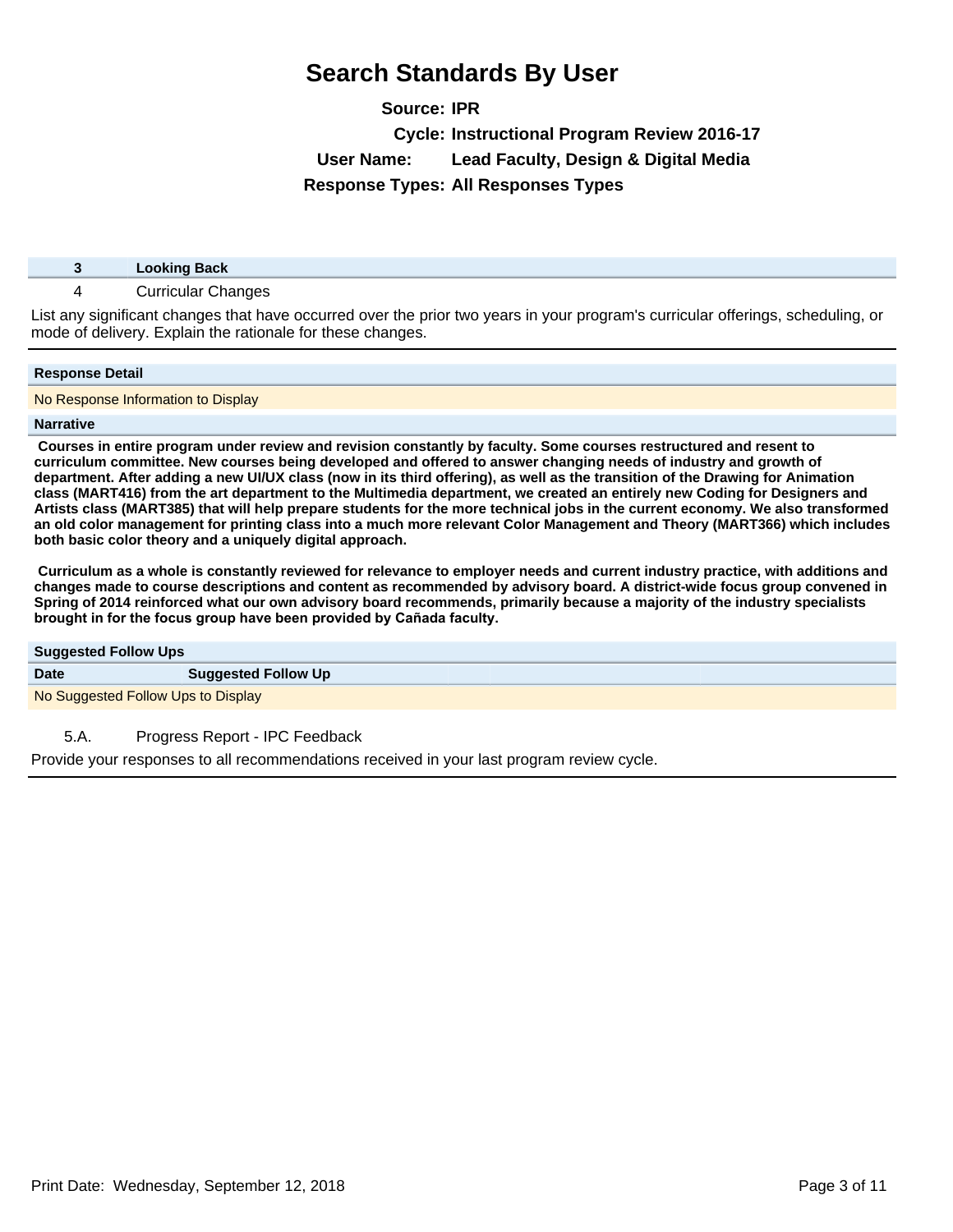# **Source: IPR Cycle: Instructional Program Review 2016-17 User Name: Lead Faculty, Design & Digital Media Response Types: All Responses Types**

| <b>Response Detail</b>             |
|------------------------------------|
| No Response Information to Display |
| <b>Narrative</b>                   |

#### 1. Program Context - Articulation: Expand on 4-yr colleges

**Where applicable, we have made every effort to articulate with 4-year colleges. In particular, certain CSUs are working on Multimedia/Digital Art curriculum development which will allow other schools such as ourselves to use the same basis for our classes that they use for theirs. Then, those will be able to be articulated with a streamlined process. This is also going to be true of some graduate-level classes in the UC system. This information came as a result of participating in CSM's advisory board meeting where there were people from 4-year colleges discussing this articulation. To facilitate matters, we're going to follow CSM's lead when it comes to incorporating these curricular pathways and facilitating articulation with our CSU and UC schools. This has not yet been finalized by the other schools, but when it is, we are anxious to get on board.**

#### **2. Current State of the Program - Observation: Not Applicable**

3. Current State of the Program - Evaluation: Address suggested changes that in your opinion could improve student success.

**Student feedback is crucial to understanding what factors contribute to student success (and student failure). One factor which is always brought up by students who are exploring questions of why they succeeded and others failed is that they were able to make a connection to one or more teachers, staff or administration that helped them feel welcomed and valued. So, we as faculty strive to make every student feel valued by being accessible and reaching out to them personally. For example, my students are given access to my personal cell phone number so they can text me at any time if they have need. Very very few have misused this right, but it allows them to communicate things like "I'm going to be late to class" or "I'm sick and can't come in today". This may not seem like much, but a 'feel better' or 'if you can stay after class, I'll help you catch up on what you missed' can be the difference between a student who works hard to catch up missed work and a student who falls behind and ultimately stops showing up entirely. While there are many factors we don't have control over in a student's life, we can at least make it clear that they can always come and talk to us and we are here to support them.**

### **4. SLO Assessment A: Current TracDat report not provided**

**I'm sorry, I have no idea how to create a TracDat report**

### **5. SLO Assessment B: Provide evidence of impact on student learning**

**We constantly strive to keep our SLOs in alignment with industry needs. Therefore, increasing student success means making sure that they are well equipped for the current job market. However, if students fail to turn in assignments, it lowers student success. If we were able to count only the students who turned in assignments used as the basis of SLO assessment, then we would have a better indication of if students were actually grasping the material. As it is, if a particular SLO assessment has a 70% success rate, that could be because 100% of the students who turned it in succeeded at the assessment, but 30% of the students didn't turn it in. The next semester the class is taught, the same SLO might be assessed at a 80% success rate, but it could be because 100% of the students turned it in, but only 80% of those succeeded at the goal of the assessment. In the first instance, 100% of the students who participated were able to demonstrate success, but only 80% of the students in the second instance were. Yet, the second assessment would appear to be more successful than the first. It's a bit of a conundrum when trying to decide how best to make plans to improve student learning and outcomes.** 

#### **6**. Funding: Further explanation and alignment with the college plan are needed

**With the advent of the Strong Workforce funds, the state in general and our community in particular have stated unequivocally that CTE is a vitally important aspect of education. While we have great teachers and technology, none of that does any good if students aren't aware we exist, so marketing is vital both to us in terms of making sure our classes fill and run, and to our potential students so that they are aware they can learn the same skills here that they could learn in a for-profit environment for a fraction of the cost. This is absolutely in alignment with the goals of the college plan.**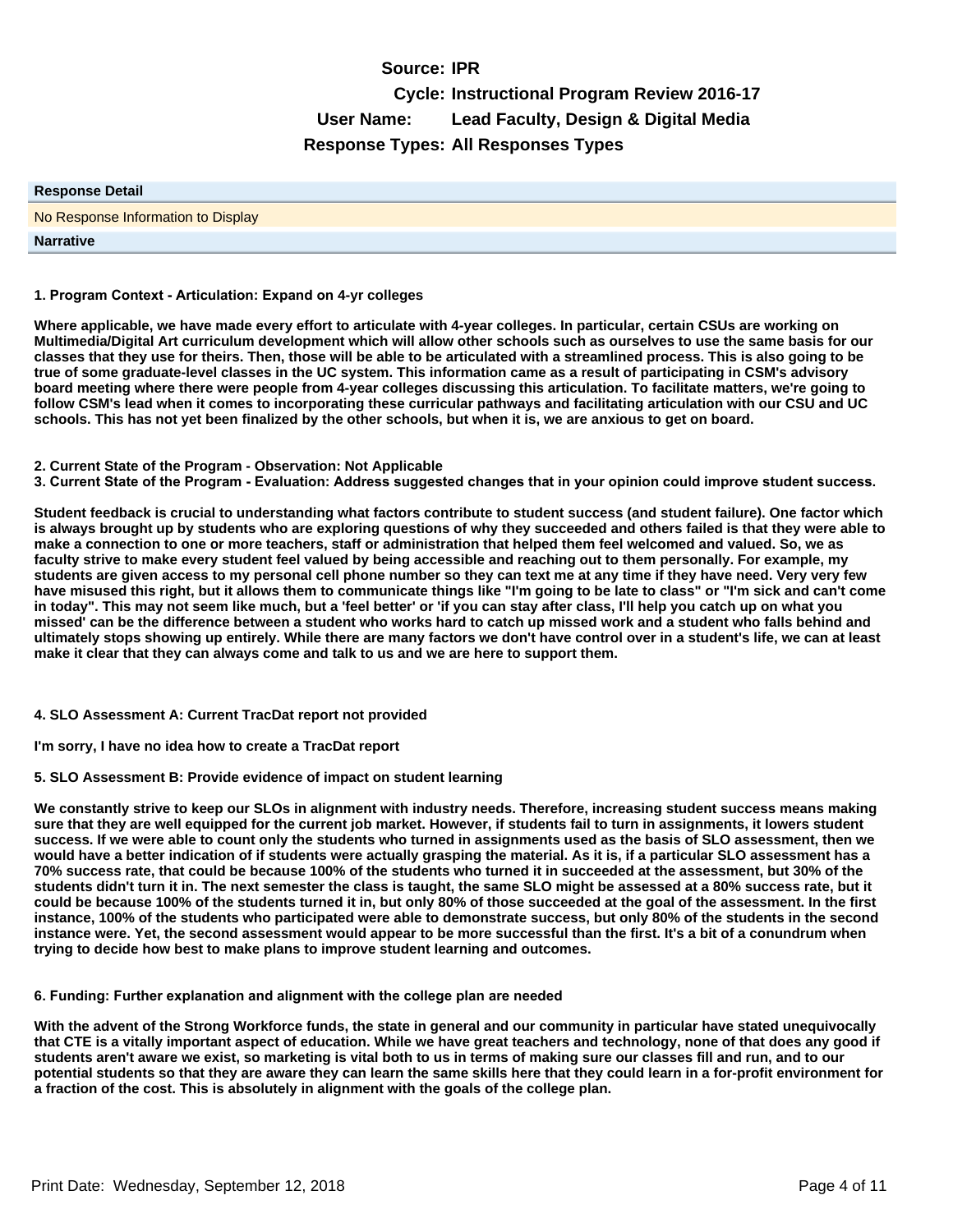**Source: IPR Cycle: Instructional Program Review 2016-17 User Name: Lead Faculty, Design & Digital Media Response Types: All Responses Types**

| <b>Suggested Follow Ups</b>        |                            |
|------------------------------------|----------------------------|
| <b>Date</b>                        | <b>Suggested Follow Up</b> |
| No Suggested Follow Ups to Display |                            |

# 5.B. Progress Report - Prior Action Plans

Provide a summary of the progress you have made on the strategic action plans identified in your last program review.

| <b>Response Detail</b>             |
|------------------------------------|
| No Response Information to Display |
| <b>Narrative</b>                   |

 **TBA**

**Below is the old one and I have no idea where this even comes from for the new one. @\_@ Recommendations:**

**1. Curriculum Offerings: There are SLOs for most courses, but some are missing. There are assessment strategies for some courses but no action plans.**

Response: We could not find any SLOs that were missing, and we checked all courses. Please provide course numbers and we **will be happy to review. Assessment strategies and action plans were reviewed and updates are in the process of being implemented.** 

**2. Program Level Data: Mart/Interior/Fashion are combined as one program. While Fashion and Interior are moving ahead with assessments and action, Mart still needs to identify assessment and action. Response: MART, Interior Design, and Fashion Design/Merchandising are not combined as one program. The faculty from these three separate, distinct programs collaborated on creating program SLOs due to the similar goals of our individual programs.**

 **Tracdat is being updated with assessments and actions as appropriate**

**3. Action Plan: Action planning is evident in the request for equipment that would help students work in groups and learn soft skills.**

 **Response: N/A**

**4. The demands on this technical/workforce programs are high. Currency in software and workplace needs creates a heavy workload for faculty. Requests are supported thoughtfully. Response: N/A**

**4b. Reassign time to collaborate with industry requested and justified.**

 **Reponse: No reassign time received beyond program coordinator¶s 3 units of release, currently being reviewed.**

**4c. N/A**

**4d. Equipment and supply requests are justified and would support student learning.** 

 **Response: Still waiting for funds to arrive to purchase approved equipment.**

**4e. N/A**

 **Other/General Comments: Well written report and justified requests. Response: Thanks** 

**Suggested Follow Ups**

| <b>Date</b>                        | <b>Suggested Follow Up</b> |
|------------------------------------|----------------------------|
| No Suggested Follow Ups to Display |                            |

# 6.A. Impact of Resource Allocations

Describe the impact to-date that new resources (equipment, facilities, research) requested in prior years' program reviews have had on your program. If measurable impacts on student success have been observed, be sure to describe these and include any documentation/evidence. If no resources have been recently requested, please write ?not applicable?.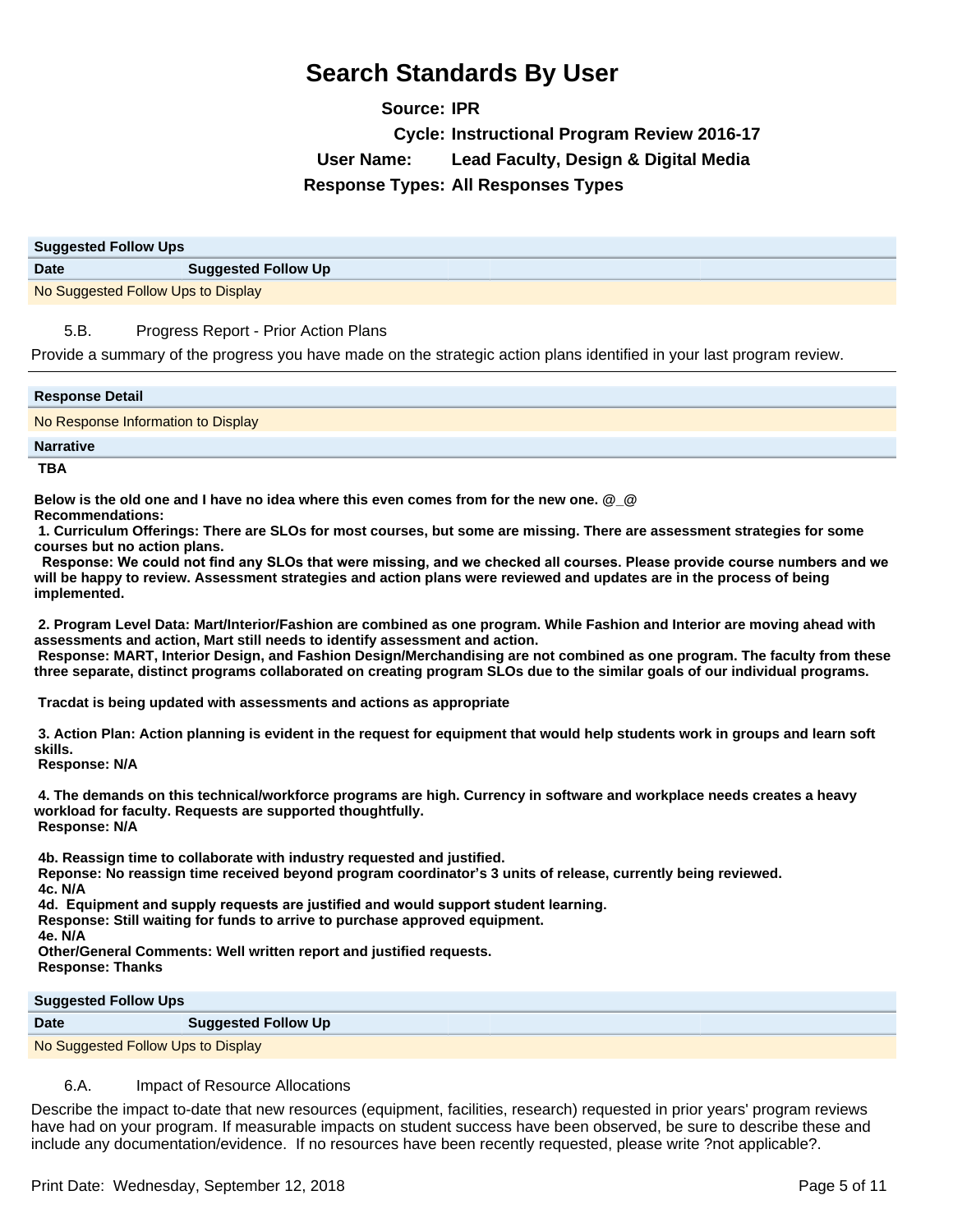**Source: IPR Cycle: Instructional Program Review 2016-17 User Name: Lead Faculty, Design & Digital Media Response Types: All Responses Types**

#### **Response Detail**

No Response Information to Display

#### **Narrative**

 **TBA**

**Below is the old one.**

**Over the last two years the computers, peripherals, and miscellaneous equipment (for example, greenscreen, lighting equipment) has been fully updated and deployed into the studios. Impact for program and students is that students can work more efficiently and effectively since equipment limitations don¶t bog down recent release software. Upgraded equipment also demonstrates to current and potential students that program is serious about staying on the cutting edge, meaning they will be getting training in the latest equipment and software techniques, along with theory and general technique.**

| <b>Suggested Follow Ups</b>        |                            |  |
|------------------------------------|----------------------------|--|
| <b>Date</b>                        | <b>Suggested Follow Up</b> |  |
| No Suggested Follow Ups to Display |                            |  |

# 6.B. Impact of Staffing Changes

Describe the impact on your program of any changes in staffing levels (for example, the addition, loss or reassignment of faculty/staff). If no changes have occurred, please write "not applicable".

| <b>Suggested Follow Ups</b>        |                            |  |
|------------------------------------|----------------------------|--|
| <b>Date</b>                        | <b>Suggested Follow Up</b> |  |
| No Suggested Follow Ups to Display |                            |  |

| <b>Current State of the Program</b> |
|-------------------------------------|
| <b>Enrollment Trends</b>            |

Use the Productivity data packet to examine your enrollments (headcount, FTES, Load) and pattern of course offerings (Productivity by Courses by Semester). How have your enrollments changed? What changes could be implemented, including changes to course scheduling (times/days/duration/delivery mode/number of sections), marketing, and articulation of pathways that might improve these trends? NOTE: If other sources of data are used, please upload these documents or provide URLs.

| <b>Response Detail</b>              |
|-------------------------------------|
| No Response Information to Display  |
| <b>Narrative</b>                    |
| Headcount<br>11/12 378<br>12/13 354 |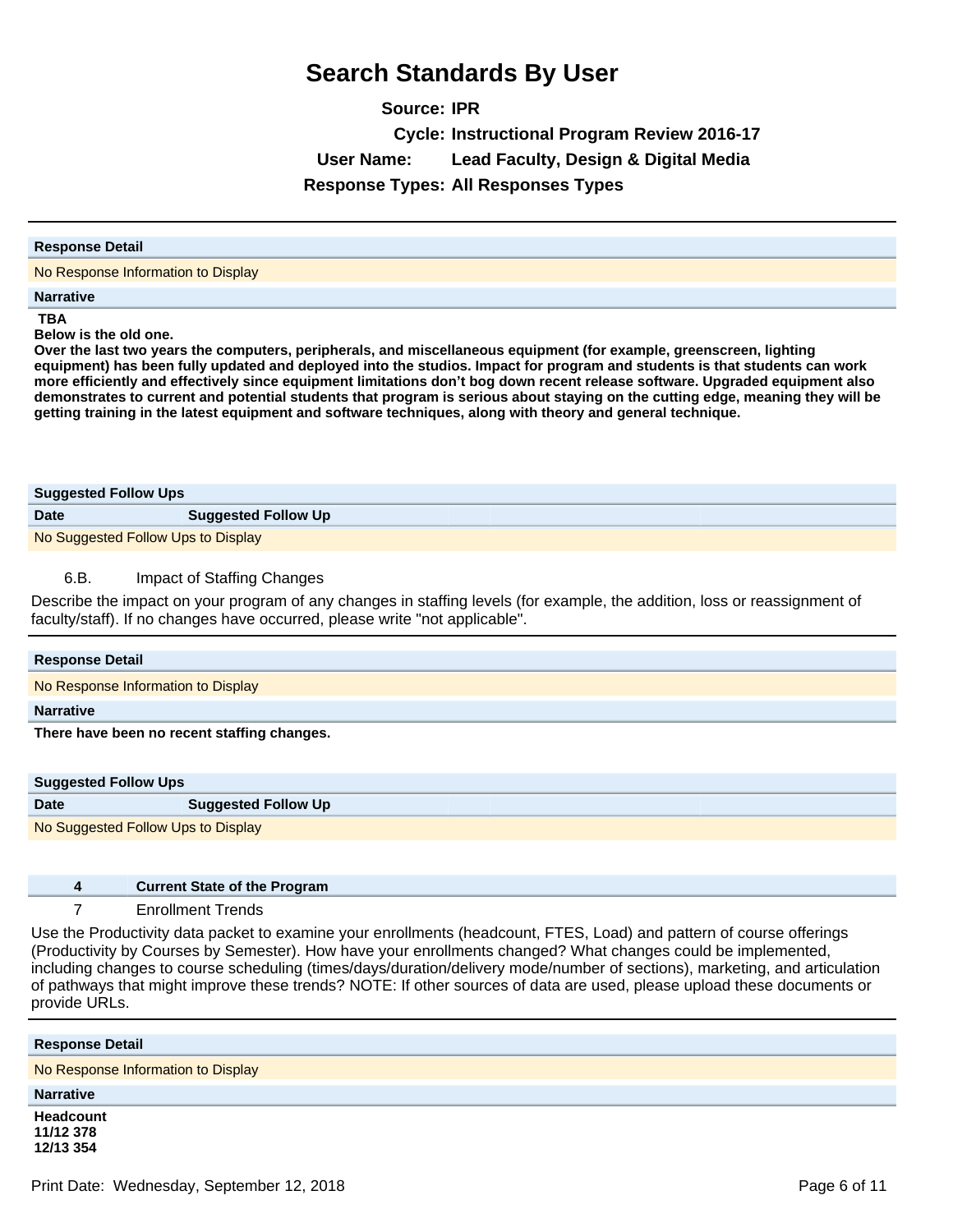**13/14 321**

#### **14/15 316**

**15/16 382\* Highest Annual Unique Headcount on record - college as a whole was down slightly to 11,344 from 11,368**

**FA15 had highest unique headcount by semester with 226 SP16 had highest unique headcount by semester with 230**

**The highest change was in the 'under 18' category, with an increase of 40 from the 2014/2015 school year to the 2015/2016 school year, nearly doubling previous enrollment from 52 to 92 unique students. The school as a whole gained 75 under-18 students during the same period, going from 882 to 957. So, under 18 students make up almost 8.5% of the school as a whole and 24% of MART enrollments.**

**FTES** 

**11/1293.77**

**12/1393.81**

**13/1479.16 14/1589.82**

**15/1686.06 (down slightly from the previous year, but in excess of the low during 13/14 year**

**Load**

**11/12544**

**12/13506**

**13/14469**

**14/15590**

**15/16 542 (also down slightly from previous year but in excess of the low during 13/14) Productivity by Courses by Semester**

**How have enrollments changed?**

**Day classes maintain slightly over 80% fill rates (3 separate years we had 83% fill rate in the day classes), Night classes vary between about 60-70% fill rate. This is partially the result of moving more intro-level classes to the daytime where concurrent enrollment students are generally more able to take the classes. This also ties into the boost of enrollments among the under-18 age group. It may be worth noting that night classes tend to be the upper level classes, and generally they have more problems with enrollment. Also, we fight to keep those open because they also tend to be the ones that are necessary for students to graduate, so they are often allowed to run with lower enrollments. If the daytime introductory level classes are low enrolled, they tend to be canceled because they are pretty much guaranteed to be offered again the next semester whereas most upper levels are once a year already.**

**One very important thing to note is that in many of our upper-level classes, we have a cap of 24 students in the class, which means we are required to have an 83% fill rate just to keep them from being cancelled. A more normal class with 35 possible students only requires a 57% fill rate to be able to run. Although the board has made clear the criteria by which a class may run below 20 students, every semester we have to fight to keep our classes open. We are a small department, but we make it so our students can't even graduate by cancelling classes that are already only offered once a year more than two times in a row. If we tell students that they can expect to finish in two years, then required classes MUST be offered at least once every two years. Additionally, the only way we can graduate students in this circumstance is to make professors take on Independent Studies so that the students can complete their degrees. These classes are not compensated, nor do they count for Load. It is particularly**  troublesome when a class is cancelled and a professor is therefore under Load, that the same professor is then expected to **help the student graduate, even though if the class had NOT been cancelled then the professor would not be under Load and the student would be able to graduate.** 

**Imagine, if you will, that someone is working a job and is sent home from that job because 'there is not enough work for you'. Imagine now, how that person might respond if their boss called them at home, where they are not being paid and perhaps even had to take a second job to avoid being homeless, and asked them to just go ahead and work anyway, even though they wouldn't be paid for it because they'd been sent home because there wasn't enough for them to do. In what other profession would you possibly expect someone to do the work for free that the paid job had been taken from them in the first place? Oh, of course, education. Because we actually care about our students and desperately want them to be able to succeed. However, after a few years of this happening on a regular basis, it becomes obvious that this is not a flaw, this is actually the PLAN. The college gets work for FREE, against all bounds of reasonable expectation, because professors care that much about their students that they are willing to spend numerous hours helping their students graduate while simultaneously having money taken from their own pockets for the classes that were cancelled. But of course you can't complain about it because 'you volunteered'. One student pointed out that she was paying over \$1,000 as an international student for the Independent Study class she was taking and was shocked that the professor got ZERO for it.**

**Many of the articulation pathways that we've been working on with high schools actually give students a means to NOT have to take our classes at all, which seems counterproductive. If it were a means of making sure they are steered into our upper level classes, it might be worthwhile. However, it seems nonintuitive that so many of these articulations would offer the college credit that would allow the student to skip our classes entirely while still getting credit that transfers to four-year schools. Meanwhile, the students who DO come and take our introductory level classes find that they aren't able to take the upper-level classes because of lack of enrollment. The current pathways are obviously not working as students are skipping the introductory level classes thanks to articulation with local high schools, but are not proceeding to the upper level classes as a result. This should lead to a reassessment of our use of pathways, because it currently looks as if we basically being a pass-through for students to get credit at four-year institutions without actually taking any of our classes.**

**It is unconscionable that students should cheerfully pay \$5,000 for the same class we offer for \$150. These classes have the same instructor, the same curriculum and the same portfolio pieces at the end. With the arts, employers are much more interested in a portfolio than in the name of the school where the student studied. The only possible explanation is that students are not aware we exist. I can't count how many times I've had to explain that no, we're not in Canada, we're in Redwood City. In Digital Art & Animation we spend numerous weekends every single semester manning booths and attending conferences and conventions to promote our department. However, as we only have two full-time faculty, there are only so many places we can be at one time. Additional marketing and outreach are the only way we can let students know we exist and are here for them. NOT cancelling classes is the only way we can establish a reputation as being a reliable institution that students can reasonably**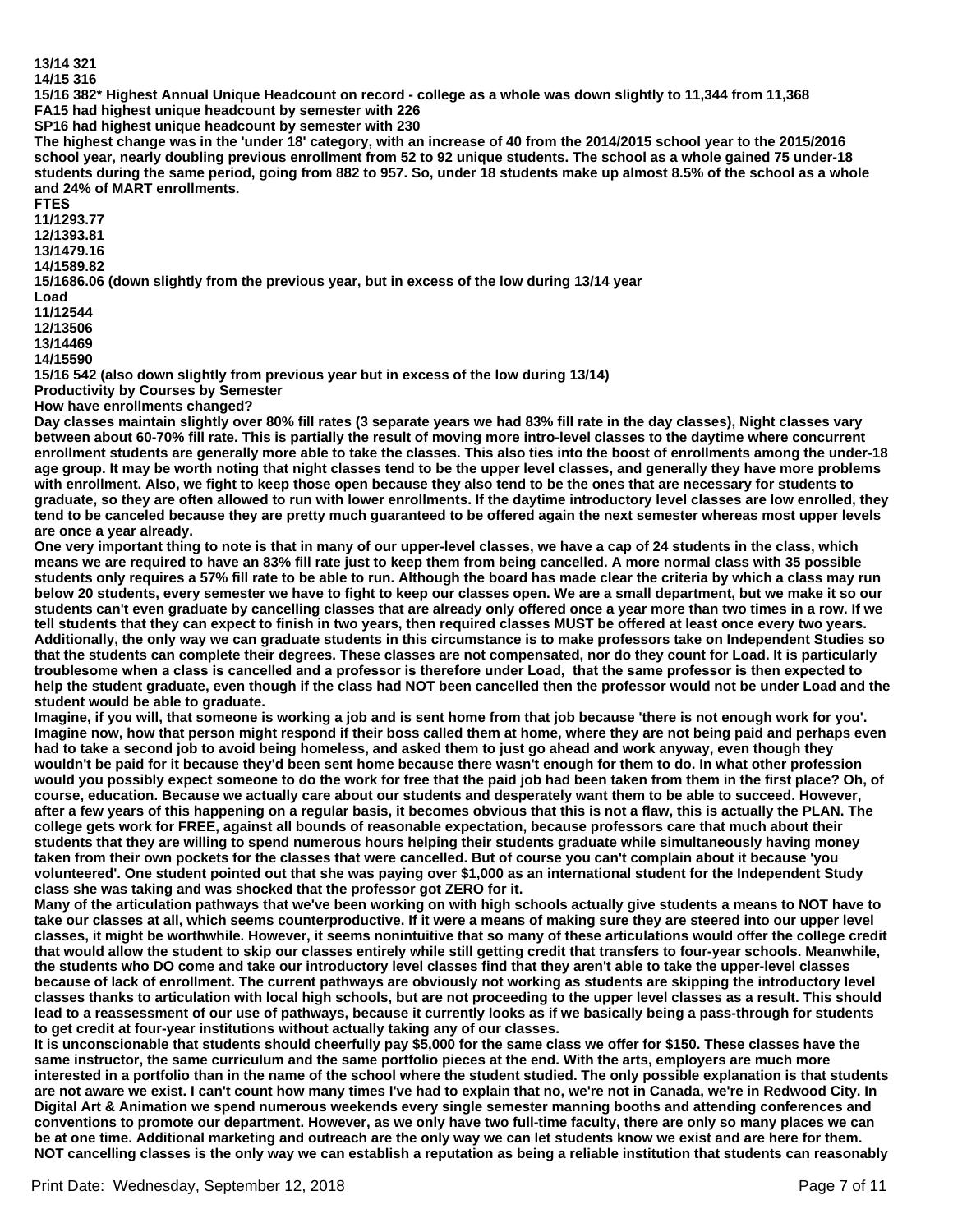| <b>Suggested Follow Ups</b>        |                            |  |
|------------------------------------|----------------------------|--|
| <b>Date</b>                        | <b>Suggested Follow Up</b> |  |
| No Suggested Follow Ups to Display |                            |  |

# 8-A. Access & Completion

One of the goals of the College's Student Equity plan is to close the performance gaps for disproportionately impacted students. The Equity Supplement data packet indicates which groups are experiencing disproportionate impact in your program. Which gaps are most important for improving outcomes in your program? How can the college help you address these gaps? What changes could be made?

### **Response Detail**

No Response Information to Display

#### **Narrative**

**One of the goals of the College's Student Equity plan is to close the performance gaps for disproportionately impacted students. The Equity Supplement data packet indicates which groups are experiencing disproportionate impact in your program. Which gaps are most important for improving outcomes in your program? How can the college help you address these gaps? What changes could be made?(Access & Completion)**

**which gaps are most important for improving outcomes in your program?**

**The equity supplement says that we need an additional 7 Black students to raise our success rate relative to the college total, but we currently have just 13 students total. With a current success rate of 36.8%, that means that 5 of our students are already succeeding and 8 are not. If we have to get 7 out of our 8 Black students to succeed, that seems like an unreasonably high threshold. It means that if more than 1 Black student in the entire program in the entire year drops out or fails for any reason, we**  fall below the threshold.

**How can the college help you address these gaps?**

**Bring us more Black students. At 3.4%, we actually have slightly higher than the college average of 3.1%. Still, this is not enough to create a sense of community and inclusiveness since we seldom have more than one Black student in a class (although a**  single Black student may take multiple classes).

**what changes could be made?**

**One thing I would also like to see is the ability to compare apples-to-apples success rates across numerous different metrics. For example, out of 2 Black male students I had in one class in Fall of 2015, 1 of them was a returning student with numerous other issues which prevented him from succeeding in the classroom, including the fact that he got did not have a means of getting to campus on his own. As a result, I had a 50% success rate for Black males in the class. Do we need to address equity on the basis of his ethnicity, or would it make more sense to address the fact that some students have great difficulty making it onto campus if they do not drive? Addressing issues that most if not all students face such as childcare, health care and**  transportation will help with the success of students in particular ethnic groups as well.

**I have found that one of the best predictors of success of students of any given ethnicity (but particularly those in the minority)**  is having a sufficient number of students like them in the class so they do not feel so isolated. I've observed, for example, that if **you have at least 5 Latino men in a classroom of 20+, they are ALL more likely to succeed. Even if they don't know each other or sit together, their classroom interaction and activity level is higher than in classes where they are a smaller percentage of the overall population. This is consistent with the idea that feeling isolated is one of the factors inhibiting success of students who are in any significant minority (meaning 1 or 2 students in a class of 20-30) in the classroom. OLD:**

**1.** Progress & Completion:

A. Observation: Describe trends in student success and retention disaggregated by: ethnicity, gender, age, enrollment status, day/evening. Cite quantitative data and specific tables from the data packets.

**All data below is from tables from Master effectiveness 13\_14 MART.pdf and Master effectiveness 13\_14 A\_Canada.pdf. There were no numbered tables to cite. Gender observations are based on ³Retention and Success by Gender´Day/Evening Class observations are based on ³Retention and Success by Day or Evening.´Therefore, as it is redundant to say that observations on gender success rates came from the specific table called ³Retention and Success by Gender´the reader is kindly requested to note that in each instance, the data came from the data table named ³Retention and Success by «´Overall, it should be noted that it is somewhat difficult to correlate data from PDF as opposed to XLS files, since you can¶t easily move the rows around to compare and you can¶t use the functions feature to make the comparisons.** 

**Ethnicity does not tend to be a useful metric for us because our numbers are so low that a single student dropping out has disproportional effect upon success and retention rates. Generally N<20 is statistically insignificant.** 

 **With the exception of Spring of 2014, success rates and retention rates seem to be on par with or slightly exceeding college averages. In Spring of 2014, both success and retention dipped slightly, but is still within a couple of points of the college averages.**

 **Examination of trends in student success and retention disaggregated by ethnicity:** 

 **The fact that µunknown¶is consistently higher than African American, Filipino, and Native American (and occasionally about the**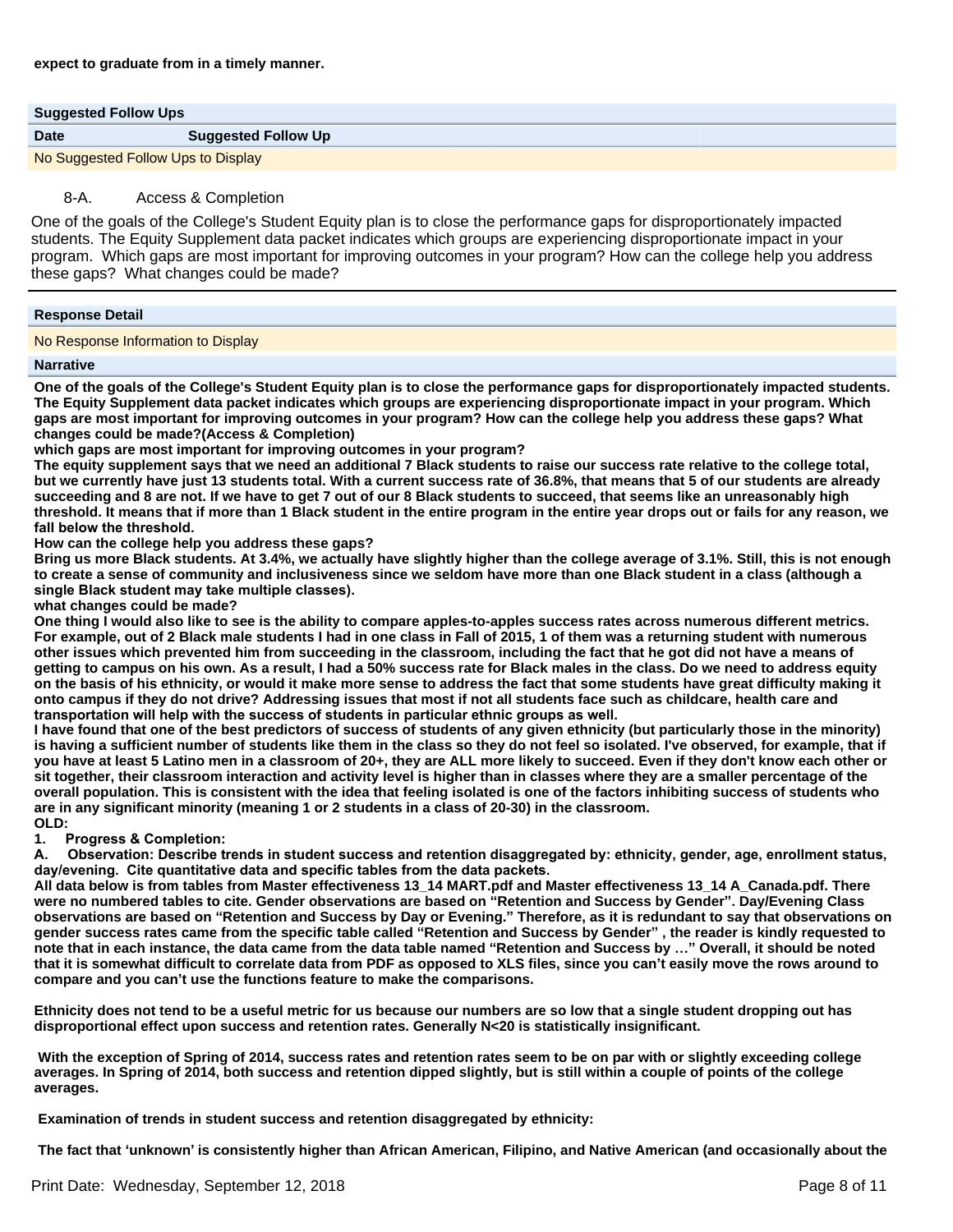**same as African American, Filipino and Native American combined), means that this data is of limited statistical significance. The absence of µmixed race¶as a choice further diminishes the value of the conclusions which may be drawn from this data.** 

 **The last years for which we have data (2013/14) showed a success rate among African American students of 84%, which greatly exceeded the overall college success rate among African American students (56%) and a drastic increase from the abysmal success rates in the 2010-2011 year of 16%. While I would like to think it was the care and attention we have given to improving success rates among our African American students, the fact is that with numbers that rarely exceed 30 students, it is virtually impossible to use statistics in any kind of meaningful way here. Anecdotally, the 2010-2011 year, I happen to know we had two students (sisters) who took several mART classes and dropped out of all of them. Since it shows we had a grand total of 25 African American students that school year, those two students had disproportionate impact.** 

 **By contrast, our Hispanic students (who do have a statistically significant population, second behind only white students) tend to have slightly better retention rates overall and slightly worse success rates overall than the college as a whole.**

 **Retention and Success by Gender:** 

 **Women tend to succeed at slightly higher than average rates, men tend to succeed at slightly lower rates, unreported tend to succeed at markedly lower rates, but are such a small number of individuals (11 was the highest year, most were single digits) as to be statistically insignificant.**

**Women's retention is slightly lower than men's, but both tend to be within 5 percentage points of one another.** 

 **Retention and Success by age:** 

 **Under 18 tends to have the highest retention rate (perhaps because a Middle College student dropping or being dropped likely**  means that they must return to traditional high school). Their success rate is likewise slightly higher than average. Age 50-59 **and 60+ has the widest variance in success rate, possibly because their relatively low numbers mean that individual variability results in higher impact.** 

 **Retention and Success by enrollment status:** 

 **Continuing Students and Currently K-12 have consistently the highest success rates, with first time students having consistently the lowest success rates (however, the relatively small number of first-time students means that the statistical significance is limited).** 

**Retention and Success by day/evening:** 

 **Evening classes tend to have slightly higher retention rates and slightly lower success rates compared to day classes.**

| <b>Suggested Follow Ups</b>        |                            |
|------------------------------------|----------------------------|
| <b>Date</b>                        | <b>Suggested Follow Up</b> |
| No Suggested Follow Ups to Display |                            |

# 8-B. Completion - Success Online

The college has a goal of improving success in online courses. Examine the "Course Success and Retention by DE vs Non DE" data table in the "Effectiveness: Success and Retention" data packet. What significant gaps do you see in success between online/hybrid and non-online courses? What changes could be made to reduce these gaps? If your program does not offer online/hybrid courses, please write "not applicable".

# **Response Detail** No Response Information to Display

**Narrative**

**It is important to note that we do not have any online courses also offered as face-to-face courses, so any comparison would be apples and oranges.** 

**With the exception of the first year (2011/2012) up until the 2015/2016 school year, the difference between success in DE vs non DE success was typically less than 6% and one year DE actually had greater success rates than non DE (2013/2014). The most recent year of record, however, DE success dropped to almost 15% lower than non DE, while the number of students enrolled in**  DE did not change significantly over that whole time.

**Previous:**

**We do not have a significant number of online classes and do not have any online classes which are also offered as face-to-face**  courses with which to compare.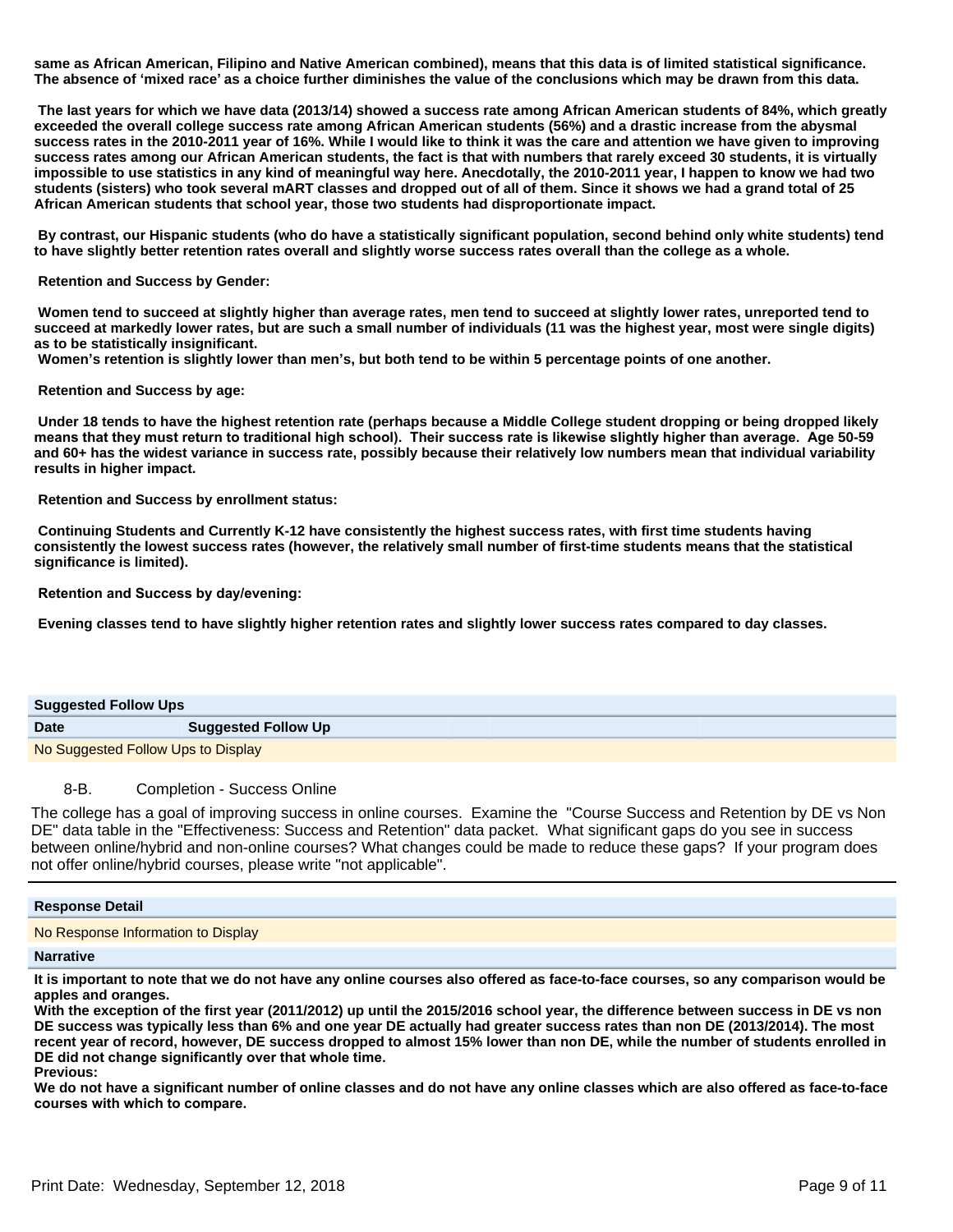**Source: IPR Cycle: Instructional Program Review 2016-17 User Name: Lead Faculty, Design & Digital Media Response Types: All Responses Types**

| <b>Suggested Follow Ups</b>        |                            |
|------------------------------------|----------------------------|
| <b>Date</b>                        | <b>Suggested Follow Up</b> |
| No Suggested Follow Ups to Display |                            |

# 9.A. SLO Assessment - Compliance

Are all active courses being systematically assessed over a 3-year cycle? Describe the coordination of SLO assessment across sections and over time.

# **Response Detail**

No Response Information to Display

#### **Narrative**

 **SLOs are systematically assessed and updated as appropriate through the process of course update/revision. For CTE, this means they get reviewed every 2 years instead of every 4 years.** 

 **For our program specifically, all our SLOs have been reviewed and revised as appropriate during the curriculum review, which**  required all of our courses to be resubmitted to the curriculum committee during the 2015-2016 academic year.

#### **Suggested Follow Ups**

| <b>Date</b>                        | <b>Suggested Follow Up</b> |  |
|------------------------------------|----------------------------|--|
| No Suggested Follow Ups to Display |                            |  |

# 9.B. SLO Assessment - Impact

Summarize the dialogue that has resulted from these course SLO assessments. What specific strategies have you implemented, or plan to implement, based upon the results of your SLO assessment? Cite specific examples.

### **Response Detail**

No Response Information to Display

#### **Narrative**

 **Full-time faculty and Department Coordinator frequently discuss SLO changes and updates as part of curriculum review and as advised by our Advisory Board.**

 **Some of the improvements in courses have been in making SLOs more relevant to the jobs which exist in our area in our fields. Student learning has been improved by changes in teaching by focusing more on the principles than the specific tools. For example, although we still use Adobe Flash as the basis of our 2d animation class, we have adjusted the SLOs to reflect a more general understanding of 2D art. Previously one of the learning outcomes (SLO 2) was the production of a webpage using entirely Flash. That is outdated now, and it was changed to: Create non-linear artistic presentations through the integration of**  basic programming (Actionscript) into their Flash movies. This is far more applicable to the current job market.

#### **Suggested Follow Ups**

| <b>Date</b>                        | <b>Suggested Follow Up</b> |  |
|------------------------------------|----------------------------|--|
| No Suggested Follow Ups to Display |                            |  |

# 10 PLO Assessment

Describe your program's Program Learning Outcomes assessment plan. Summarize the major findings of your PLO assessments. What are some improvements that have been, or can be, implemented as a result of PLO assessment?